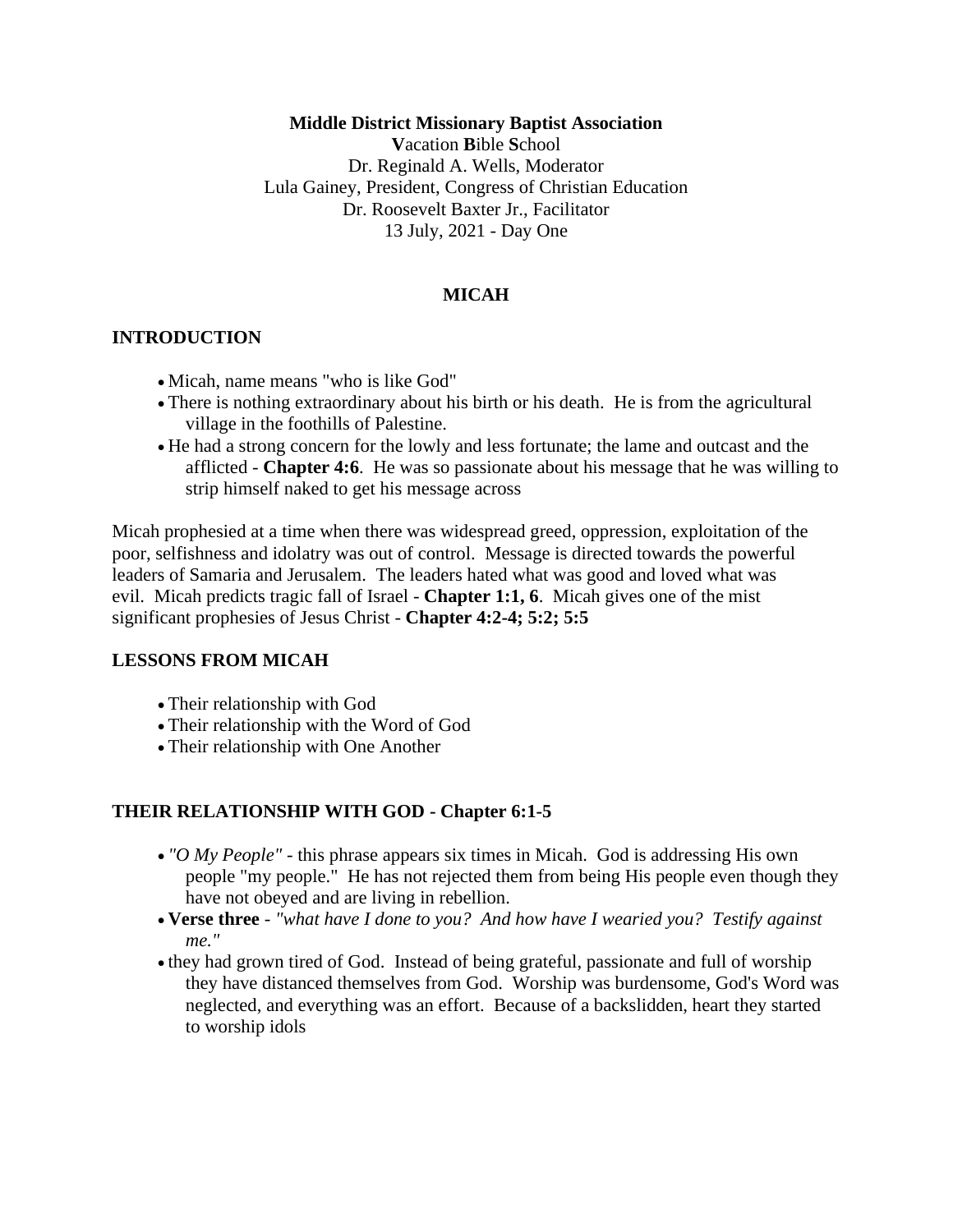## **THEIR RELATIONSHIP WITH THE WORD OF GOD - Chapter 2:6-7**

- *"Prophesy ye not"* this means "do not preach." They didn't want t hear what God was saying. They wanted someone to tell them what they wanted to hear. Refer to **II Timothy 4:3-4**
- God speaks through Micah the purpose of the Word that God sends is to do them good. Refer **II Timothy 4:2; II Timothy 3:16**

# **THEIR RELATIONSHIP TO ONE ANOTHER - Chapter 2:8**

- *"My people is risen up as an enemy"* the state of being actively opposed or hostile to someone or something. That should never be the spirit of God's people! Refer to **John 13:35**
- God's people had done bad! **Chapter 2:1-2**
- God's people should never be known for hostility, strife, animosity, antagonism, frictions, dissensions, conflict, discord or contentions
- God's people should be vigilant to live out the values of God's Kingdom. Refer to R**omans 12:17-18; James 3:16**
- We have an enemy the devil not people **I Thessalonians 3:14-15**
- **Verse 8** *"...you pull the robe with the garment from those who trust you."* There is not greater pain than the betrayal of a trusted friend. Anyone can expect hostility from enemies but the wounds of a friend are the most devastating - **Micah 7:6b** *"...a man's enemies are the men of his own house."*
- God confronted the betrayal He saw among His people. God's people should purse values like unity, loyalty, and commitment to the welfare of others. Betrayal should never be the spirit of God's people
- **Verse 8** *"as men averse from war."* Like men returning from war. They returned from war but there was still war in their hearts. There was war in their words and violence in their actions
- Peace is a value of the Kingdom of God; war, violence, aggression should never be the spirit of God's people - **Matthew 5:9; Hebrews 12:14; Proverbs 26:21; I Corinthians 11:6**

## **APPLICATION**

This lesson teaches the importance of nurturing a passionate relationship with God; the importance of God's Word in our lives, the importance of upholding and living out the values of the Kingdom of God. It begins with Repentance - Determine to live as God desires. **Micah 6:8** *"to do justice, to love kindness, and to walk humbly with our God.*"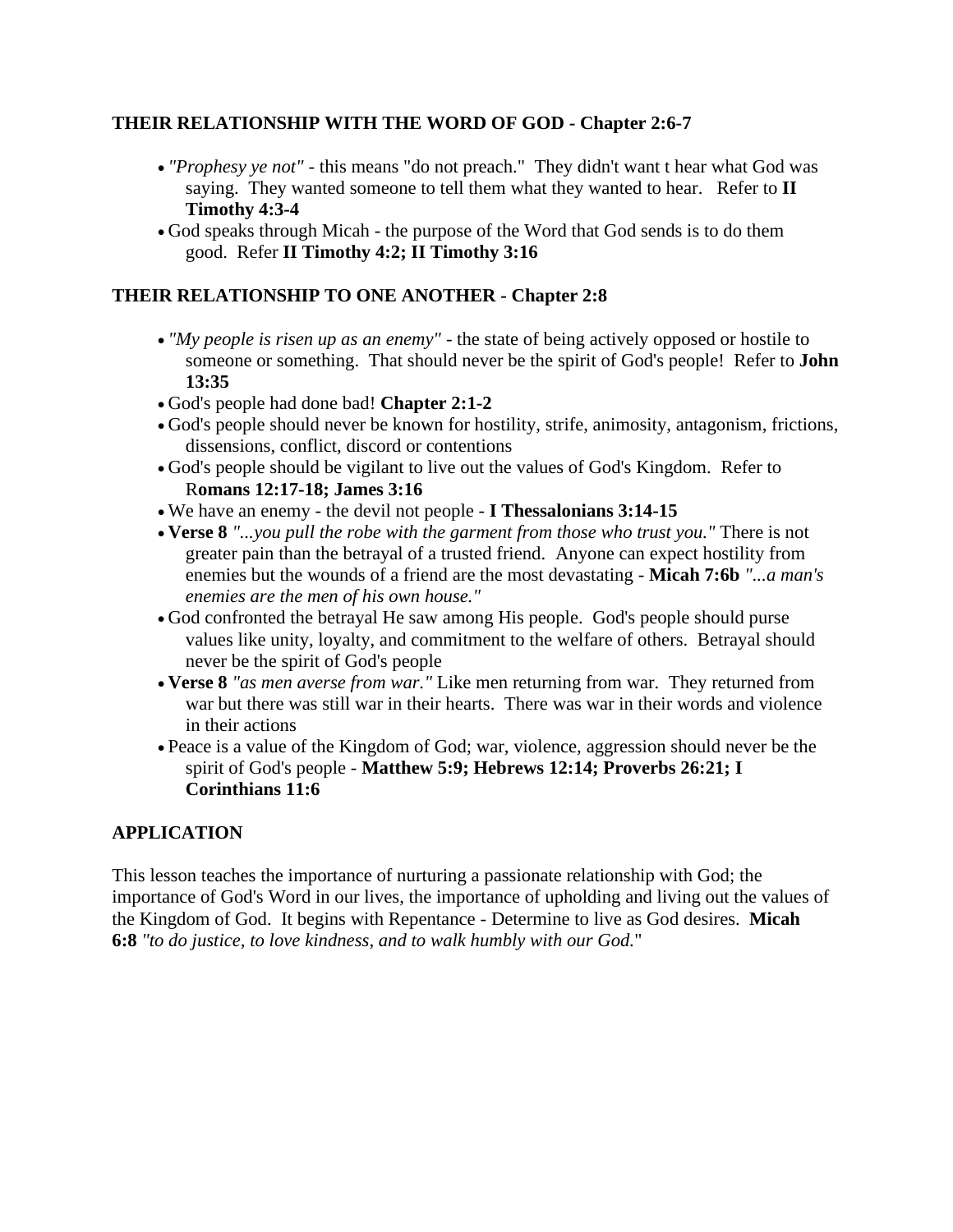## **MIDDLE DISTRICT MISSIONARY BAPTIST ASSOCIATION**

**V**acation **B**ible **S**chool Dr. Reginald A. Wells, Moderator Lula Gainey, President, Congress of Christian Education Dr. Roosevelt Baxter Jr. Facilitator 14 July 2021, Day Two

# **HOSEA**

# **INTRODUCTION**

In spite of the glamorous lifestyles we see and hear from these so-called modern day prophets, fulfilling the prophetical call of God can

be harsh and lonely. Of all the prophets we encounter in the scriptures, Hosea in my opinion holds the title of having the most unique and difficult calling.

- Hosea was instructed by God to minister to a confused and unfaithful people who were in a state of moral decline. He was to marry a prostitute and remain faithful to her in marriage even while she continued in her lifestyle of prostitution
- The life of Hosea served as an illustration of God's faithfulness and endless love for His people in the midst of their unfaithfulness towards Him.

## **HOSEA**

- Prophesied to the Northern Kingdom (10 tribes of Israel) around the same time as Isaiah and Micah was prophesying to the Southern Kingdom (Judah & Benjamin)
- Married a woman named Gomer, the scriptures call her a prostitute **Hosea 1:2**. The implication is that he knew she was a prostitute when he married her. **Chapter 3** reveals that after marriage, Gomer continued as a prostitute and even left Hosea becoming enslaved by one of her many lovers. Hosea eventually buys Gomer back as his bride. This reflects the redeeming nature of God's love for Israel
- **Leviticus 20:10** indicates that adultery could carry a penalty of death and at the very least it would have been a social disgrace. Hosea's action shows a great outpouring of grace and mercy.
- Hosea displays the heart of a man who was compassionate, committed to God and his wife. His tragic marriage mirrored the tragedy of Israel's infidelity towards God. Hosea understood God's love through his own pain

## **ISRAEL'S CONDITION**

At time, Israel had experienced a period of economic prosperity and growth. However, they had become corrupt, morally decrepit and adulterous. They had broken their covenant with God and turned to idolatry

- **Hosea 10:13** the people had "plowed wickedness, "reaped injustice," "eaten the fruit of lies," and trusted in their own ways.
- **Hosea 4:12; 7:11** says they had turned to other gods for answers and others nations for assistance instead of God.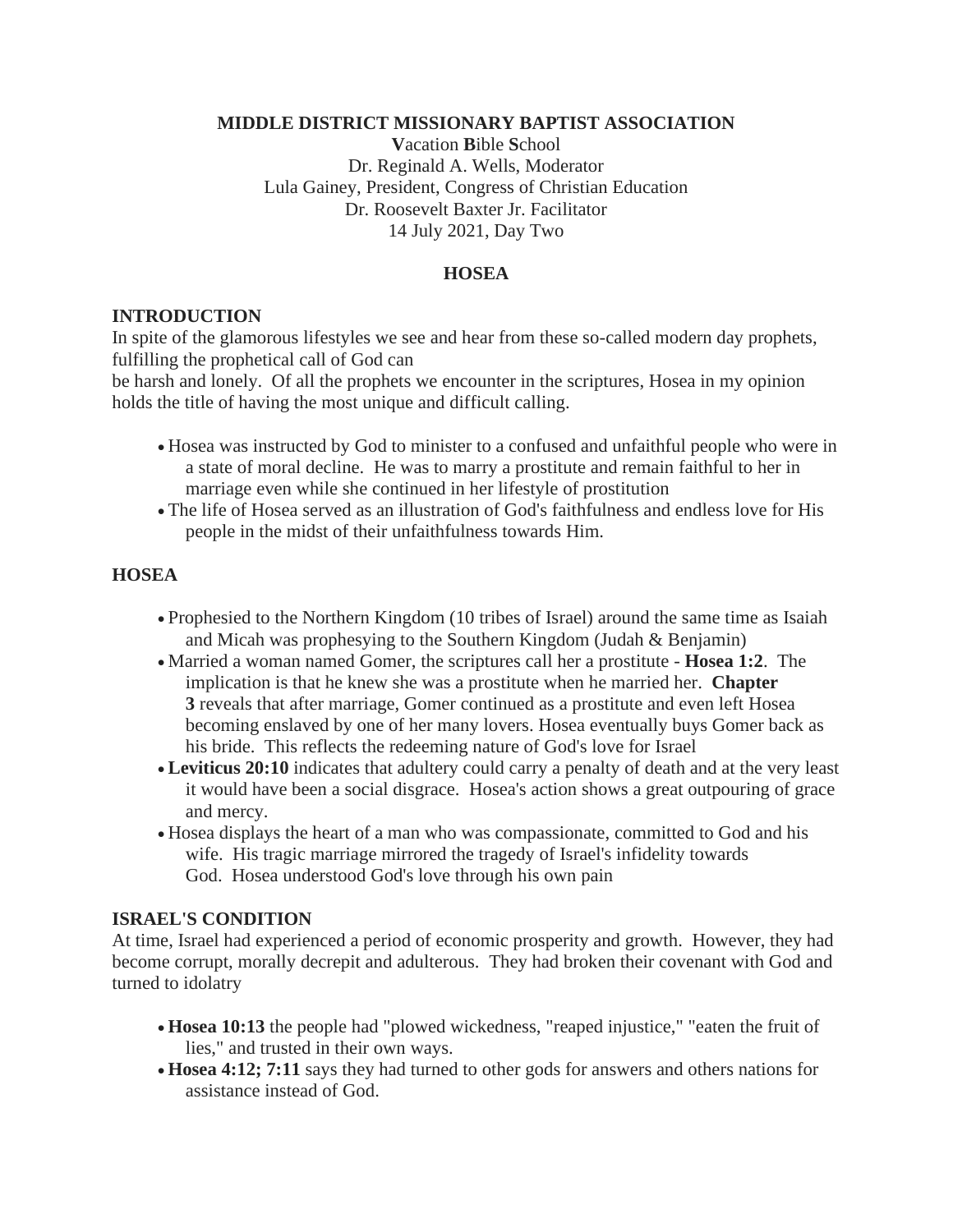• God sends Hosea with a warning but also a call to repentance and an invitation to return to the relationship God has initiated and was both willing and eager to restore

## **LESSONS FROM HOSEA**

• **Lesson #1** - *Sin Leads to Confusion, Forgetfulness and Destruction*

#### o**Hosea 4:1, 6, 11, 14**

oNot only had the people walked away from God but they had also forgotten Him entirely. The people forgot God's faithfulness, his many miracles how good He had been to them down through the years

#### o**Hosea 8:4; 4:10; 5:4**

- oThe people forgot God's laws and instructions. Once separated from God and the knowledge of their first love, the people quickly turned to their own ways, the gods of other nations and soon discover they could not satisfy or save them. The people's sin left them blind, confused and trapped in a cycle of sin. Worst of all, sin had caused them to forget their God and the knowledge of His love
- **Lesson #2** *Personal and Private Sin Does Not Stay Personal and Private for Very Long* o**Hosea 4:15**
	- oGod spoke through Hosea to warn Israel to repent, lest their sin destroy them and grow to infect their brothers to the south (Judah)
	- oHidden sin does not say hidden forever, and sin we think we can cover up will eventually be exposed - **Hosea 2:10**
	- oSin that festers on the inside smells on the outside. The things we do in secret often hurt those closest to us, including God. Gomer's adultery hurt more than just Gomer. It broke Hosea's heart as well. The same is true of God, who sees and feels the things we do in secret - **Hosea 7:2**
- **Lesson #3** *God is Faithful Even When We are Not*

#### o**Hosea 11:9**

- oHow many would choose to jump into a marriage knowing their spouse would regularly cheat on them? Who would remain in such a one-sided, adulterous relationship? Who would want to be God or even have the strength or will to remain faithful to such an unfaithful wife as Israel? That is who God proved Himself to be repeatedly
- oHosea is gracious when it is undeserved, faithful when His wife was unfaithful and loving even when His love is not returned. Israel just as Gomer proved they were unfaithful, God like Hosea demonstrated His love for a wife by remaining faithful even when Israel was not.
- **Lesson #4** *Only God Can Redeem and Restore*
	- oGod was and is willing to go to extreme lengths to buy back his bride **Hosea 3.** God chases after His runaway bride and is eager to restore and renew the relationship. The gospels declare that the good shepherd searches for his lost sheep. That's the message of Hosea and fulfilled through Christ's redeeming work on the cross
	- oMany are too stubborn, too afraid or too prideful to admit when we need help. The truth is we all need rescuing and it is an eternally good thing when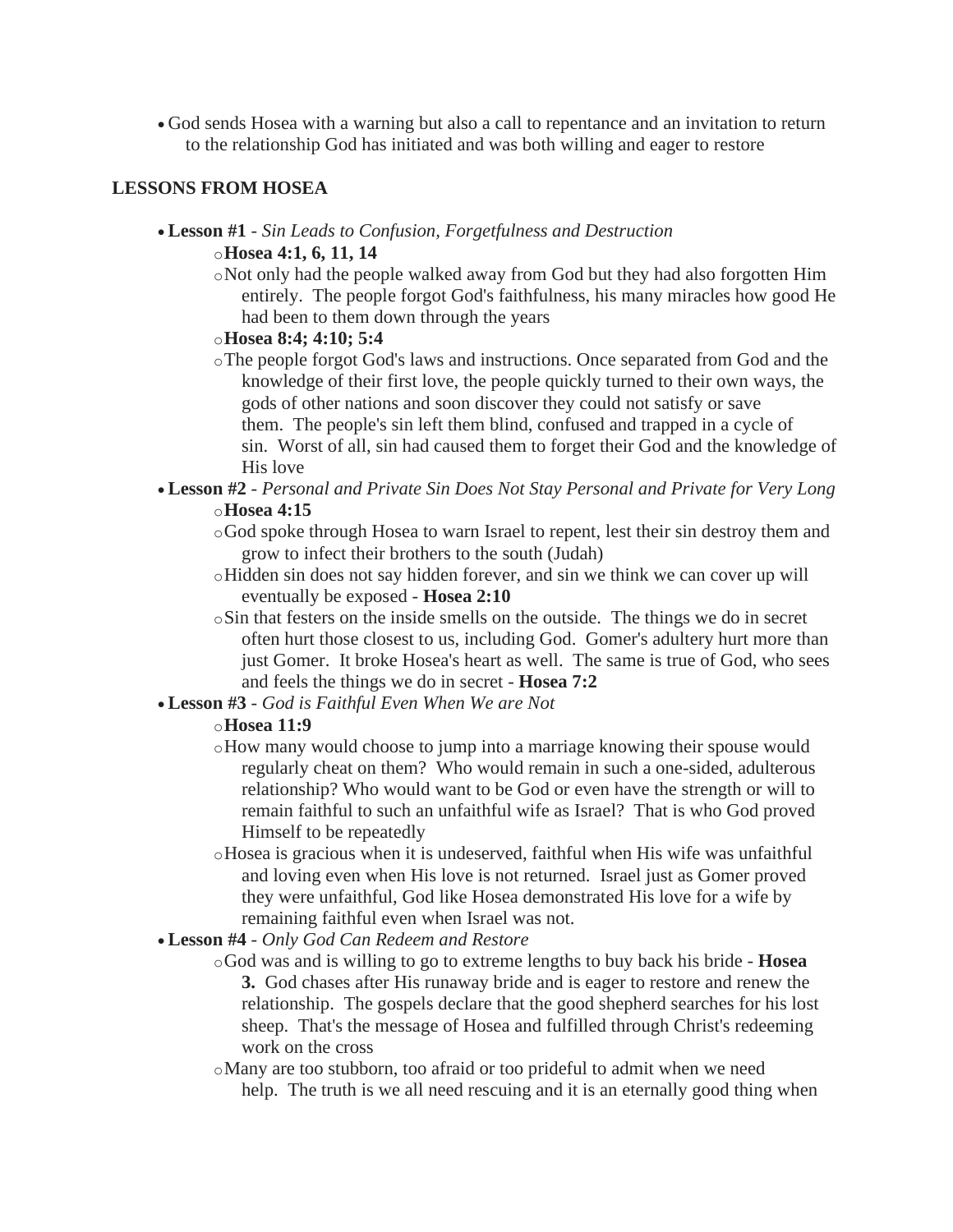we know who is coming to our rescue. Despite Israel's spiritual adultery, God's invitation was clear - **Hosea 12:6**. Not only will God receive His lost bride when she returns: **Hosea 2:19-20; 14:4, 2**

- **Lesson #5** *God is Committed to the Good of His People*
	- oGod is so committed to his people that he will used the life of one of his own (Hosea) to illustrate and draw his people unto himself. There is no love that can compare to the unshakable love God has for his people - **Romans 8:38-39**
	- oHosea was loyal to his God, as he was to his wife because he understood something about the heart of God. God is faithful, God is good, God is loving, and God is just, and if God is faithful, good, loving and just, His plans for us are the same, even when they don't make sense, aren't fun or easy

## o**Hosea 14:9**

oIn God's love, He chased after His people and in God's love, He disciplined His people to steer them away from the things that brought them harm, back into His loving arms. This is the same God we serve today, and His love remains the same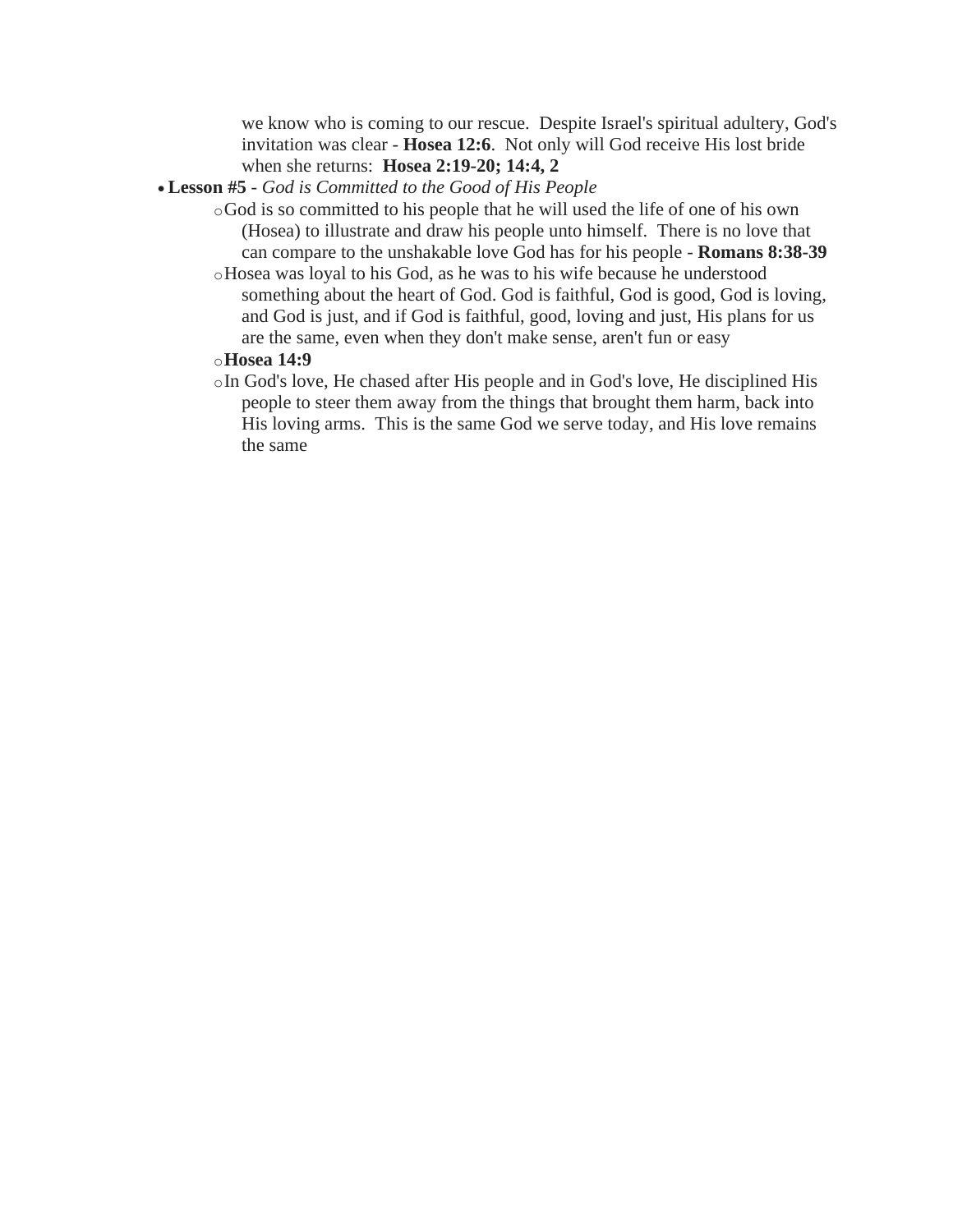#### **MIDDLE DISTRICT MISSIONARY BAPTIST ASSOCIATION**

**V**acation **B**ible **S**chool Dr. Reginald A. Wells, Moderator Lula Gainey, President, Congress of Christian Education Dr. Roosevelt Baxter Jr., Facilitator 15 July 2021 - Day Three

## **AMOS**

## **INTRODUCTION**

The purpose of the prophet is to deliver the Word of God not their own word or personal opinion. The prophet did not bring new instruction but sought to bring the people back to the instruction their ancestors received - Love God and love one another. Refer to **Matthew 22:37- 40; Deuteronomy 6:5; Leviticus 19:18**. The prophet is a voice for he times, called by God with a conviction and a powerful message

## **AMOS' CALL**

- **Chapter 1:1-2; 7:12-14**
- From a small town of Tekoa near Jerusalem. He is not from a family of prophets nor did he attend the School of the Prophets. The time of his birth and death are unknown
- He was a grower/pruner of fig/sycamore trees. He was also a shepherd
- "the Lord roars from Mount Zion" it speaks of God's zeal and love, not His anger. God holds up a mirror so His people may see what they are doing to themselves and began to see and shun evil. Refer to **Matthew 16:26**

## **AMOS' MESSAGE**

- He had a heart for the oppressed and voiceless. His prophecy was to the northern Kingdom (10 Tribes) of Israel and the surrounding nations. His prophecy was directed against the privileged who had no love for their neighbor and took advantage of others and were only looking out for their own concerns.
- **Amos 2:6-8; 3:10. 4:1; 5:11-12; 8:4-6**
- Amos holds God's people accountable for their ill-treatment of others, their failure to fully embrace God's idea of justice, selling people for goods, using women immorally.
- The people were drunk with economic success and intent on strengthening their financial position that they lost the concept of caring for one another. Amos rebuked the people because of their attitude and lifestyle proved that had forgotten God. The people used Amos' status as a foreigner as an excuse to ignore his message of judgment for multiple sins.
- The High Priest were disturbed by Amos's message, accused him of treason, and expelled him from the sanctuary. People are thrilled at hearing prophecy against others but resent the prophecy when the divine light exposes their own dark motives
- **Amos 4:4-14; 5:21-27**